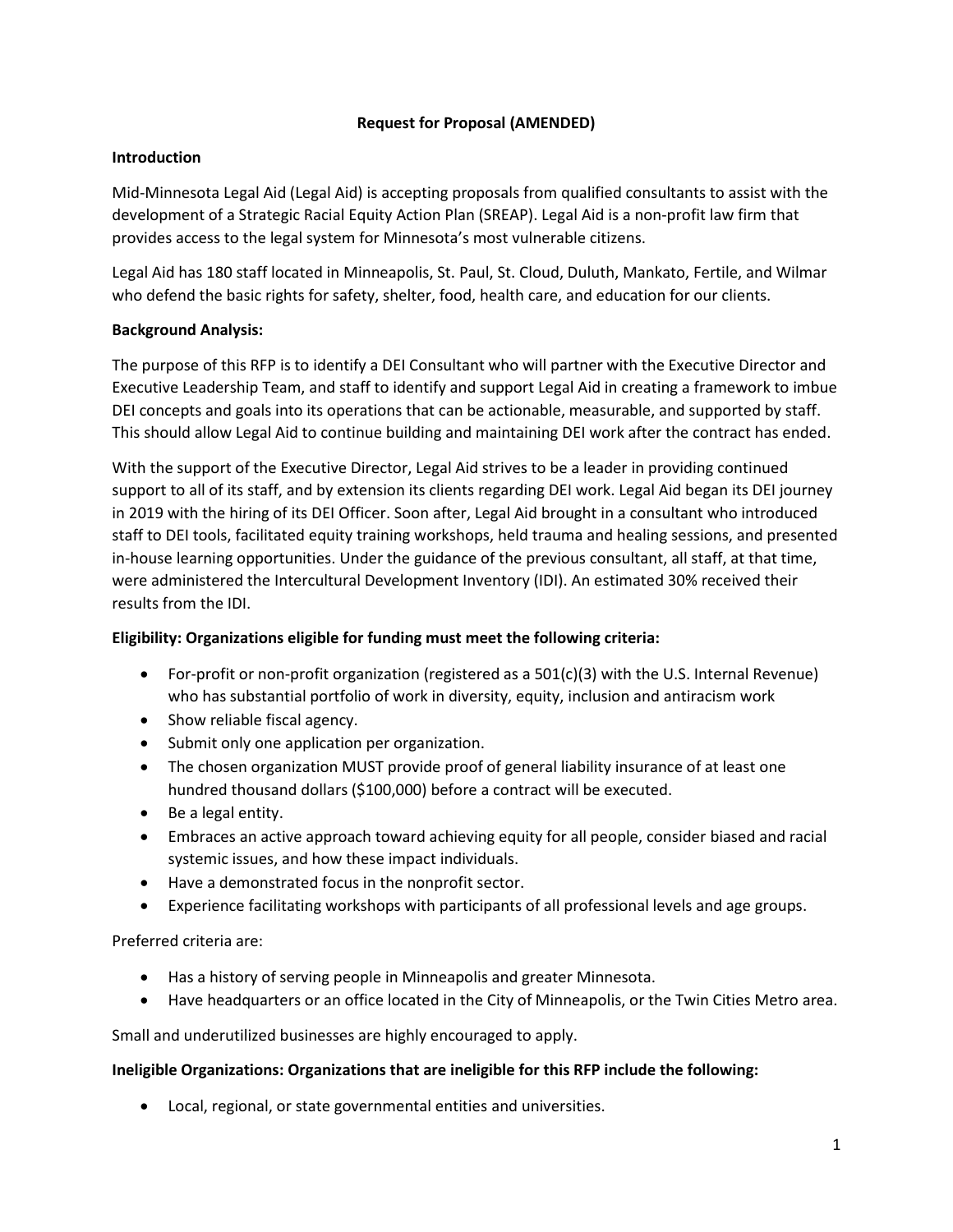### **Terms of Project**

The project is anticipated to last 6-12 months

### **Indirect and Administrative Costs**

The proposal must include indirect or administrative costs, at a rate not to exceed ten percent.

### **Funding Timeline**

Proposals should state the requested timeline, which should be between 8 to 12 months, and should start within 1 month of receiving funding.

### **ELIGIBLE ACTIVITIES**

Activities described in the proposal must support leadership development and organizational engagement by members of staff. Eligible activities include but are not limited to meetings, focus groups, and conferences. All sessions must be recorded and retained by Legal Aid.

### **INELIGIBLE ACTIVITIES**

Ineligible activities include fund-raising, religious-based activities, electoral campaigning, and professional lobbying.

### **REPORTING AND MEASUREMENT**

Projects should begin upon receiving the funding, or on the start date given in the proposal. At the completion of services under the funding agreement, funding recipients will submit a report and present on that report within 60 days of completion of the contract. Reports will include a final account of the use of funds, a description of the accomplishments of the project and how they relate to the project goals, and a description of the issues encountered in the project and recommendations for further work needed to address these issues.

The Consultant may be expected to work with Legal Aid's leadership to evaluate the strategic operations and formulate future guidelines for those operations.

### **Section 1: Proposal Submittal and Closing Date**

The Consultant shall submit their proposal to Danielle Shelton Walczak, Executive Director of Mid-Minnesota Legal Aid online at [DEIConsultant@mylegalaid.org.](mailto:DEIConsultant@mylegalaid.org) **Proposals must be submitted at or before 4:30 P.M. CST, August 11, 2022**. All electronic submittals will receive receipt of submission via email if received and accepted.

### **NOTE: Late proposals will not be accepted.**

### **Proposal Format**

Information that is required from the applicant as part of the proposal must include:

- Contact information and indication of project leader.
- Clear narrative of how the consultant proposes to meet the scope of work.
- Description of the consultant organization and staff qualifications to undertake the scope of work described and examples of similar projects in which the consultant has participated.
- Resumes of the consultant's team.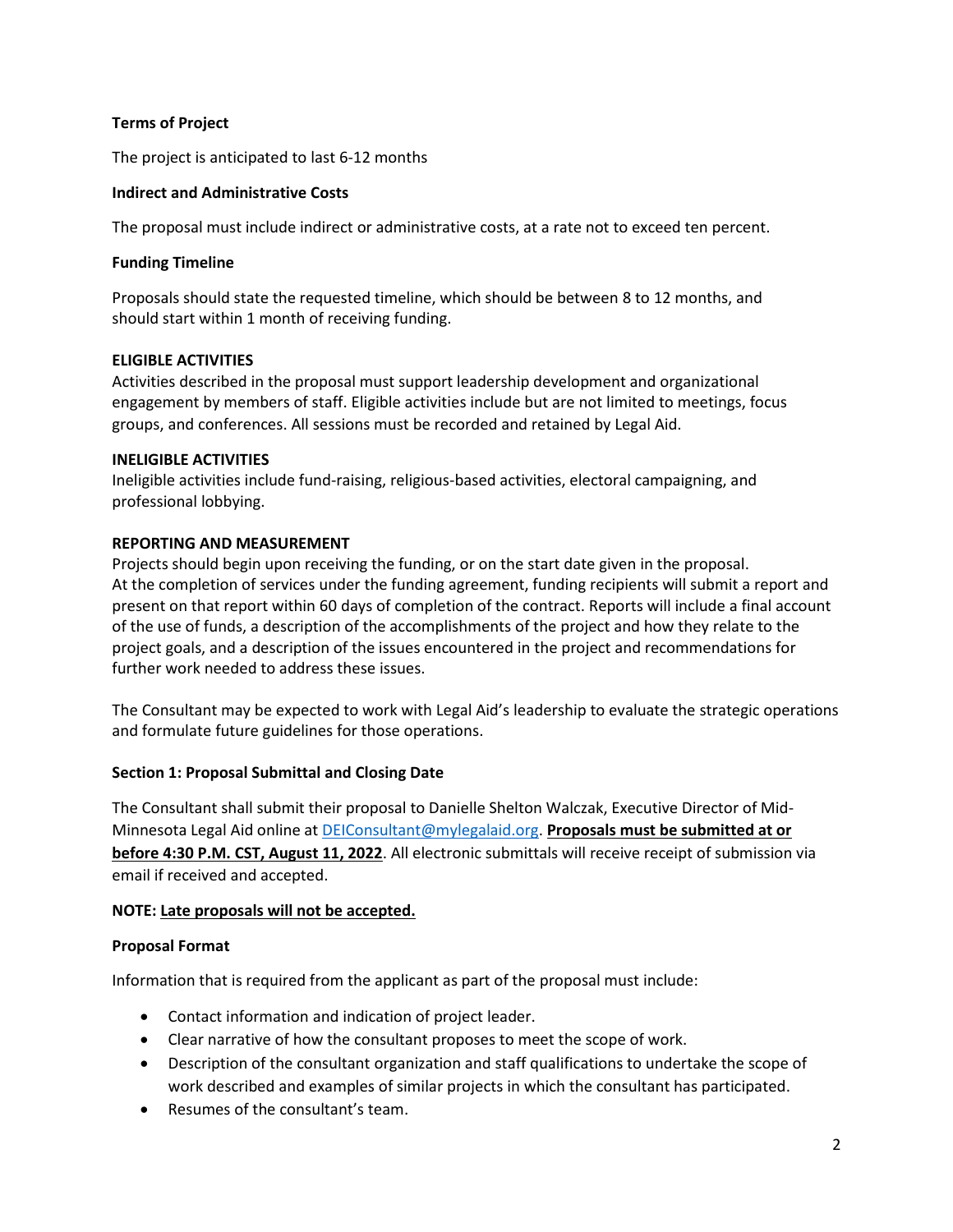- Cost Proposal (inclusive of indirect and administrative costs)
- Proposed project timeline and milestones
- References, with contact information

# **EVALUATION OF PROPOSALS – SELECTION OF CONSULTANT:**

Proposals will be reviewed by an Evaluation Panel made up of the Executive Director and the Executive Leadership Team. The Evaluation Panel reserves the right to select a "short list" of qualified Consultants who may be formally interviewed as part of the final selection, as deemed necessary by Legal Aid. Evaluations will be based on the required criteria listed in the Section titled "PROPOSAL FORMAT", and the following:

- Project understanding, responsiveness to and experience with the specific tasks in the scope of work.
- Goals and outcomes of the project are clear and succinct.
- Description of the consultant's qualifications to undertake the scope of work described and examples of similar projects in which the consultant has participated.
- Capacity of the consultant to accomplish tasks on a timely basis, within Legal Aid's requirements, and with appropriate reliance on Legal Aid's resources
- Organizational and management capacity of the consultant is strong enough to successfully complete the project.
- Small & Underutilized Business participation.
- The budget fits the stated goals and outcomes.
- Supporting Information: resumes, brochures, case studies, previous work examples, etc.
- Diversity of the consultant team.
- References of past successful projects the consultant has conducted.

A formal Presentation/Interview may be requested of the "short list" Consultant/s. Specifically, Legal Aid requests that the Consultant's Project Manager assigned to the proposed project team lead the Presentation and the actual members of the project team participate in the formal presentation/interview. Responders should be prepared to be available for a presentation/interview between Monday August 22, 2022, through Thursday, August 25, 2022. If held, the Presentation/Interview of the "short listed" Consultant's may consist of the following elements:

- Discussion of the Consultant's approach to providing services for this Project based upon the Scope of Services described herein.
- Overview of the Consultant's experience as related to the Scope of Services, including qualifications and experience of assigned staff.

The Evaluation Panel may schedule and arrange the presentations.

### **\*Section 2: Schedule: The following is a listing of key Proposal and Project milestones and duration:**

| <b>RFP Release</b>                          | Wednesday, May 4, 2022               |
|---------------------------------------------|--------------------------------------|
| Questions on RFP due by:                    | Friday, July 8, 2022, EOB**          |
| Responses to questions posted/responded by: | Friday, July 15, 2022, by 12:00 p.m. |
| Proposals due by:                           | Thursday, August 11, 2022, EOB       |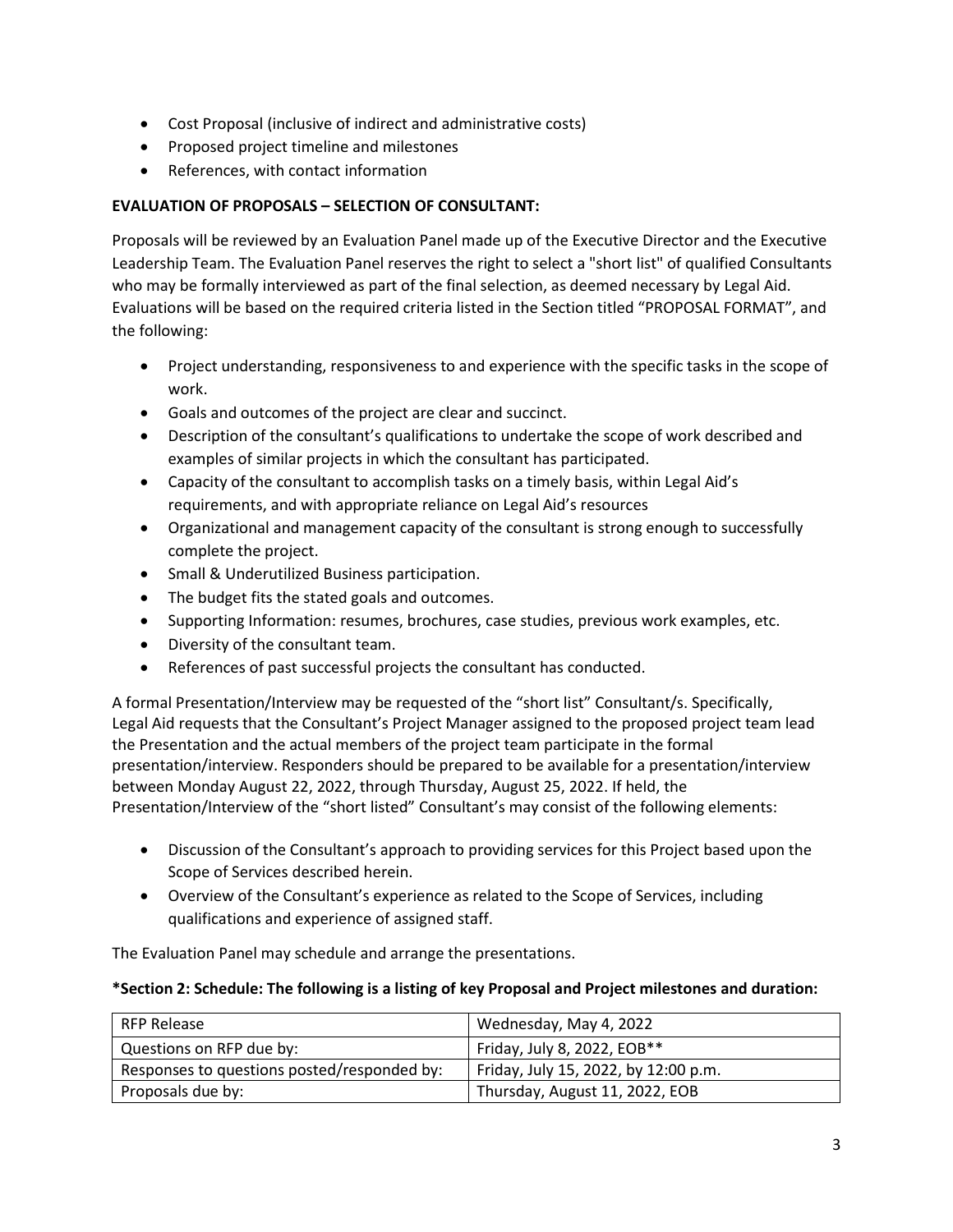| <b>Estimated Consultant Selection:</b> | Wednesday, August 31, 2022, EOB |
|----------------------------------------|---------------------------------|
| <b>Estimated Services Start Date:</b>  | Monday, September 12, 2022      |
| <b>Estimated Services End Date:</b>    | Monday, March 13, 2023***       |

\*Note: The above schedule is subject to change at the discretion of Legal Aid. \*\* End of business (EOB) is 4:30 p.m. CST \*\*\*Legal Aid extends the right to extend consulting services for an additional six (6) month period after consultation with the chosen vendor.

# **CONTRACT**

The contracting parties will be Mid-Minnesota Legal Aid and the Contractor selected to provide the services as described herein. The selected proposal, along with the RFP and any counter proposal, will be incorporated into a formal agreement after negotiations. It is the intent of Legal Aid to award a single contract for a term of 6 to 12 months, with the option to extend the contract on an annual basis at the sole discretion of Legal Aid for up to two (2) additional years.

# **DEPARTMENT CONTACT/REQUESTS FOR CLARIFICATION**

The Contractor's primary interface with Legal Aid will be with the Contract Manager who will act as Legal Aid's designated representative for the Project. Prospective responders shall direct Inquiries/questions via email to DEIConsultant@mylegalaid.org. All questions are due no later than 4:30 p.m. (CST), Friday, July 8, 2022, Responses to the questions will be sent no later than, 12:00 p.m. (CST) Friday, July 15, 2022, via email.

### **REJECTION OF PROPOSALS**

Legal Aid reserves the right to reject any Contractor based on the proposals submitted.

# **ADDENDUMS OR CHANGES TO THE RFP**

If any additional addendums or changes to the RFP are issued, they will be posted on the Legal Aid website at: [http://mylegalaid.org.](http://mylegalaid.org/) **Legal Aid reserves the right to cancel or amend the RFP at any time**.

### **SCOPE OF WORK**

### **Project Description**

**Legal Aid seeks a consultant to assist the organization in creating a comprehensive plan to incorporate and imbed racial equity principles and strategies into operations, programs, services, and policies. Areas to support and analyze are:**

- **Legal Aid workforce: current demographics, hiring, retention, and promotion.**
- **Key administrative and workforce policies.**
- **Representation of diverse clientele and community partnerships.**
- **Data, metrics, and ongoing focus of improvement.**

**In the creation of the comprehensive plan, our goal is to drive structural change within the organization and normalize conversations about race and equity; as well as create common definitions and understandings of key terms such as implicit bias, structural and institutional racism, trauma, and antiracism. With this RFP, Legal Aid is also looking to operationalize a vision for racial**